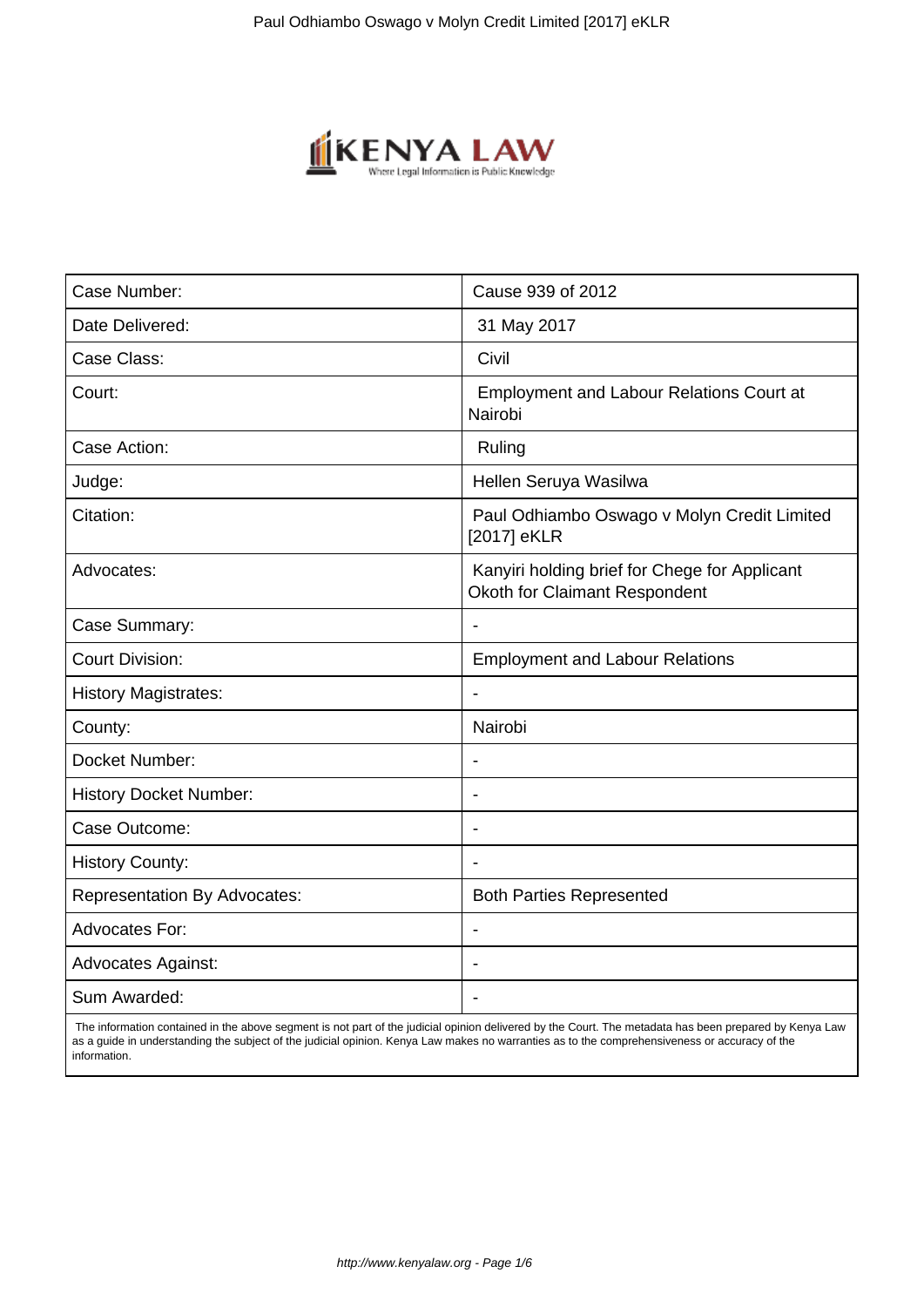## **REPUBLIC OF KENYA**

### **IN THE EMPLOYMENT AND LABOUR RELATIONS COURT**

### **AT NAIROBI**

#### **CAUSE NO. 939 OF 2012**

### **(Before Hon. Justice Hellen S. Wasilwa on 31st May, 2017)**

**PAUL ODHIAMBO OSWAGO…….………………………………CLAIMANT**

#### **VERSUS**

**MOLYN CREDIT LIMITED ………………...………………… RESPONDENT**

#### RULING

1. The Application before Court is dated  $7<sup>th</sup>$  June 2016, where the Respondent/Applicant seeks for Orders:

**1. That this Application be certified urgent and fit to be heard forthwith.**

**2. That service of this Application on the Claimant be dispensed with in the first instance.**

**3. That the exparte proceedings of 20th April, 2016, and consequential orders thereof be set aside and/or vacated and the suit herein be heard interparties.**

**4. The costs of this application be provided for.**

2. The Application is premised on the grounds that:

**1. This matter was supposed to come up for hearing on 20th April, 2016, but the same did not proceed following a notice that the Employment & Labour Relations Court was conducting a service week and only a few listed matter would be heard to the exclusion of this matter.**

**2. On 20th April, 2016, without the knowledge of the Respondent, the file was taken before the Court and orders given that the parties file their respective submissions without a hearing.**

**3. The Claimant filed and served their submissions, but the Respondent is unable to do so without hearing of the suit as the same will be prejudicial to the Respondent's case.**

**4. The matter is coming upon 9th June, 2016, to confirm whether the Respondent has filed its submissions and unless this Honorable court stay proceedings and Orders of 20th April, 2016, and order that the matter be set down for hearing, the case will be determined without the Respondent being accorded the opportunity to present their case diligently.**

**5. It is in the interest of justice and fairness that this Honourable court grants the Orders as prayed.**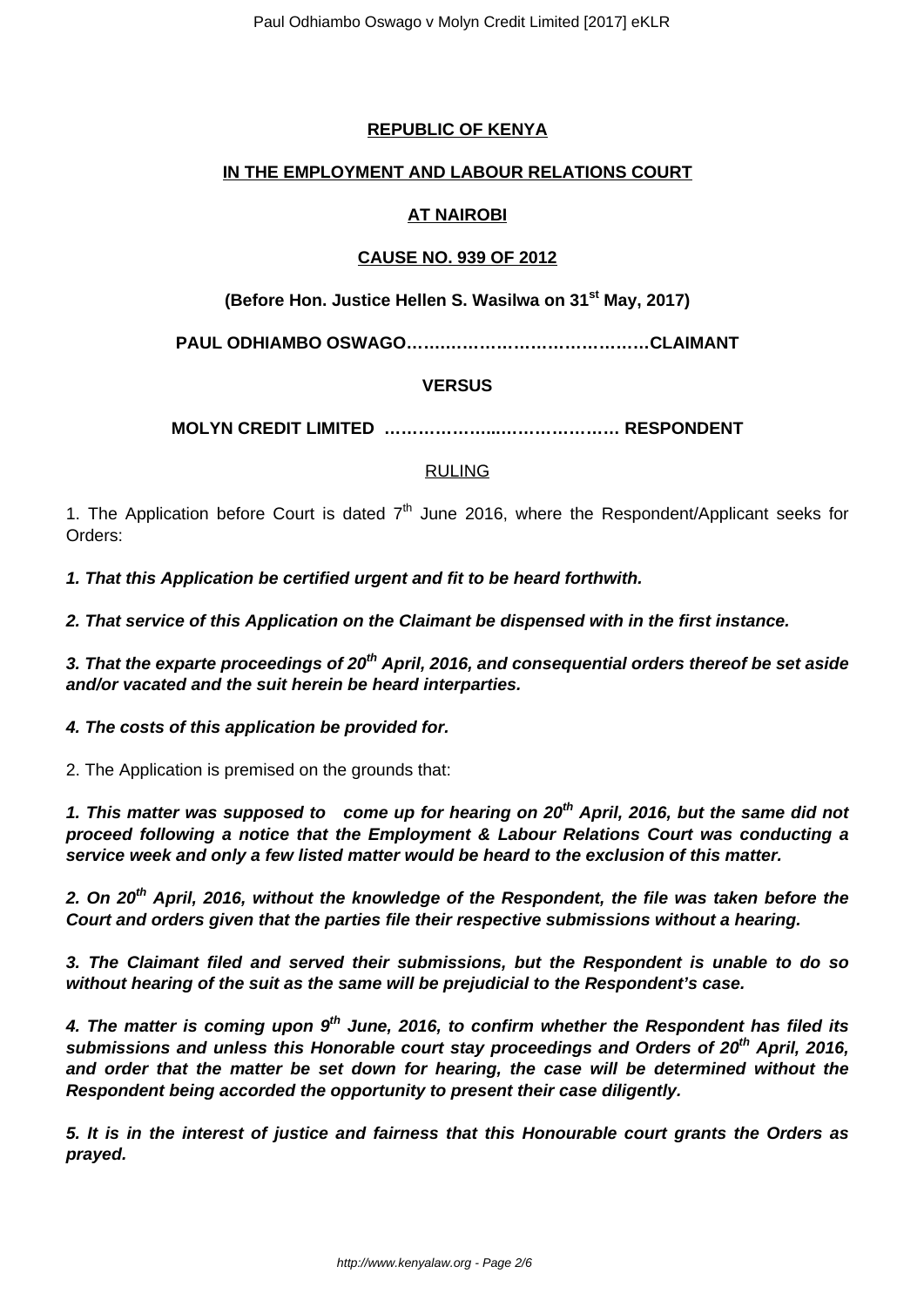3. The Application is supported by the Affidavit of Mutundu Wallace Chege wherein he restates the grounds on the face of the application and adds that they do not know how the matter was listed on 20.4.2016 having been advised by the Court that the matter would not be proceeding.

4. That the matter was mentioned on 18.5.2016, to confirm filing of written submissions which the Respondent had not done and as such for more time to do so. That they have been unable to file written submissions as it has become apparent that they would not be able to do so without having a hearing.

5. The Respondent state that there are issues they would need to cross-examine the Claimant on before they can file written submissions. That if the Application is not allowed the Applicant stands to suffer irreparable damage.

6. The Claimant has opposed the application through his Advocate who has filed a Replying Affidavit and states that the matter had been listed by the Court suo moto for accelerated hearing and closure. That the Claimant had notice of the said service week but failed to attend on the scheduled date and are therefore making a mockery of the Court.

7. The matter was duly listed before Honourable D.K.N. Marete on 20.4.2016 on which date the Claimant was ready to proceed and close his case. That the Respondent did not attend to cross examine the Claimant nor did they avail any witnesses despite having been served with the hearing notices.

8. That at the said hearing the Claimant adopted the substance of the case as contained in the Amended Memorandum of claim and directions were given that the Claimant files closing submissions with leave also being granted to the Respondent to file closing submissions, if so minded.

9. That the Respondent/Applicant were served with Court Order thirty four (34) days prior to filing this application and therefore there is inordinate delay on the Applicant's part in bringing this application.

10. Further that when the matter came before Hon. D.K.N.Marete on 18.5.2016 the Respondent did not raise any objection to the directions of filing submissions and as such the Application is an afterthought. The Claimant prays for the application to be dismissed with costs.

11. The Applicant in submissions states that the issues in the suit cannot be canvassed in submissions and requires cross-examination of witnesses so as to allow the Court to deliver justice. They state that without a hearing the Applicant will be greatly prejudiced as the Respondent will not be able to recover money that was inappropriately managed by the Respondent.

12. They state that there is sufficient cause for the Orders sought to be granted. They rely on the case of **Wachira Karani vs. Bildad Wachira (2016) eKLR** ; where it was held:

**"Once the Defendant satisfies the Court on whether, the Court is under a duty to grant the application and make the Order setting aside the ex parte decree, subject to any conditions the Court may deem fit. However, what constitutes 'sufficient cause' to prevent a Defendant from appearing in Court and what would be 'fit conditions' for the Court to impose when granting such an Order, necessarily depend on the circumstances of each case.**

**Although it is an elementary principle of our legal system, that a litigant who is represented by an advocate is bound by the acts and omissions of the advocate in the course of the representation, in applying that principle, courts must exercise care to avoid abuse of the system and or unjust or ridiculous results. A litigant ought not to bear the consequences of the advocates default,**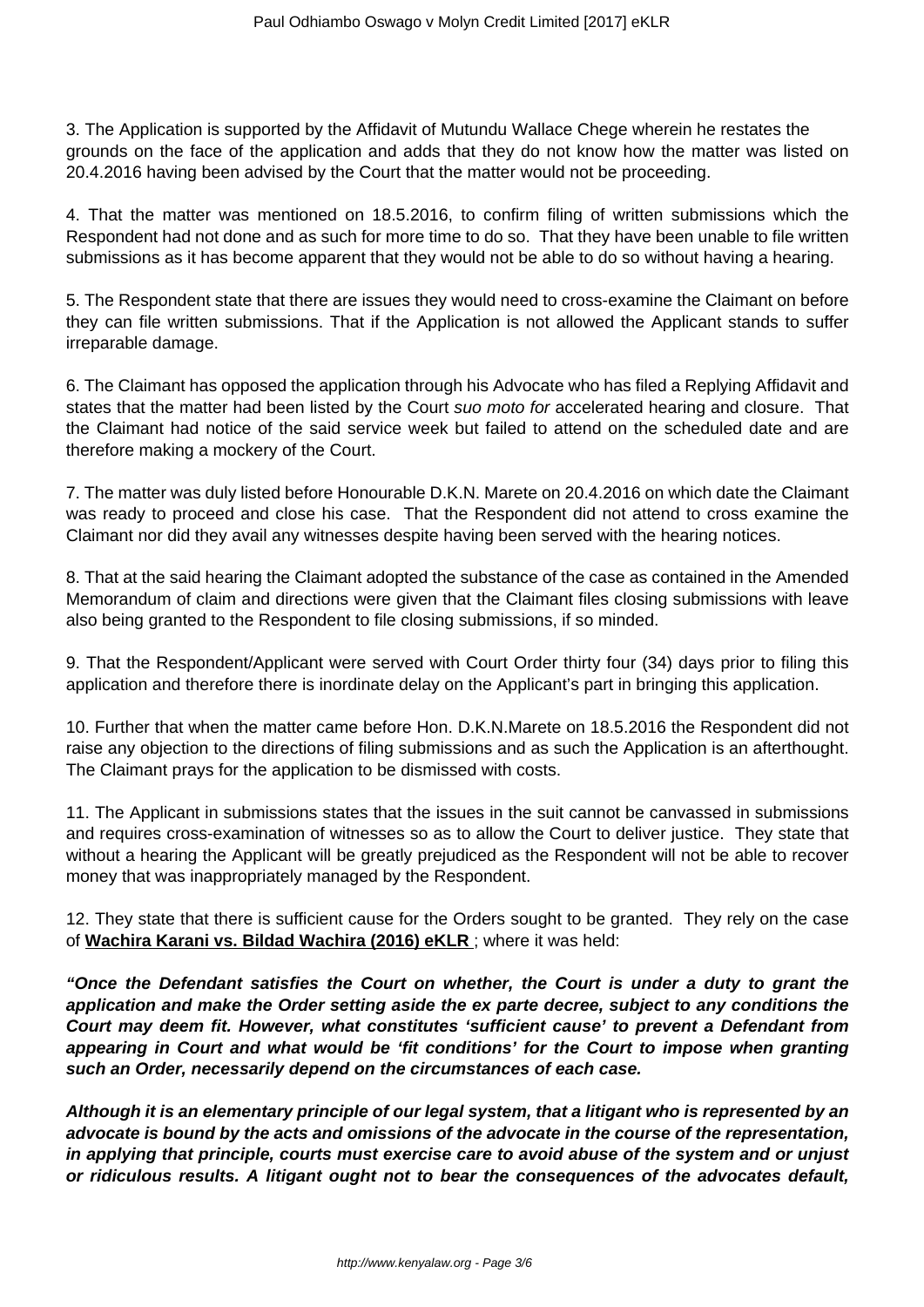### **unless the litigant is privy to the default, or the default results from failure, on the part of the litigant to give the advocate due instructions."**

13. The Applicant further submits that there is sufficient cause to allow the prayers sought. They rely on the case of **Savings & Loan Kenya Limited vs. Onyancha Bwomote (2014)eKLR** where it was stated:

**"As for sufficient cause, in our view, sufficient cause means no more than reason enough that explains or excuses the applicant's default. The Applicant's counsel has candidly explained the blunders that caused him to miss the Court date, there is no dearth of authority on the approach taken by our Courts where a mistake is involved. In CMC Holdings Ltd Vs. James Mumo Nzioka (2004) KLR 173 this Court stated as follows regarding mistakes in the context of applications to set aside ex parte orders:**

**The discretion that a Court of law has, in deciding whether or not to set aside e parte order such as before us was meant to ensure that a litigant does not suffer injustice or hardship as a result of among other things an excusable mistake or error. It would in our mind not be a proper use of such discretion if the Court turns its back to a litigant who clearly demonstrates such an excusable mistake, inadvertence, accident or error."**

14. The Applicant prays for the application to be allowed as prayed.

15. The Claimant/Respondent on the other hand submits that the failure to attend Court on the date directions to file submissions were given is inexcusable. They state that the principles in determining whether due process was followed in listing a matter for determination in Judicial Service Week were articulated by Radido J in **Dennis Nyabenge vs. National Oil Corporation of Kenya Ltd ELRC No. 1379 of 2013** as:

#### **a. Whether Deputy Registrar duly notified the public of the Judicial Service week;**

#### **b. Whether hearing notices were sent out to litigants or their advocates.**

16. The above cited criterion was followed and as such the Respondent/Applicant cannot fall back on mistake as a reason for allowing the prayers sought.

17. The Claimant also submits that the right for the Respondent was satisfied the moment the Respondent were availed a reasonable opportunity to express themselves in regards to the allegations raised. Failure by a party to take up an opportunity to be heard does not lead to a finding that a party was not accorded the right to be heard. They cite the case of **Kahiro Kimani vs. Fatuma Abdalla, Malindi CA No. 83 of 2015** to buttress this position.

18. The Claimant submits that the Applicant has not established a reason why the application should be allowed and the same should be dismissed with costs.

19. I have considered submissions of the parties. On 20<sup>th</sup> April 2016, indeed this Court had its Service Week. The matters listed for hearing were set out in the Court's Cause List and posted on the Judiciary website. Cause No. 939/2012 – Paul Odhiambo vs. Molyn Credit Limited was listed before Hon. Justice Niagi D. K. Marete on 20<sup>th</sup> April 2016. The Cause List is attached as page 16 of this application.

20. On 20<sup>th</sup> April 2016, this file was placed before Hon. J. Marete as posted and he proceeded to hear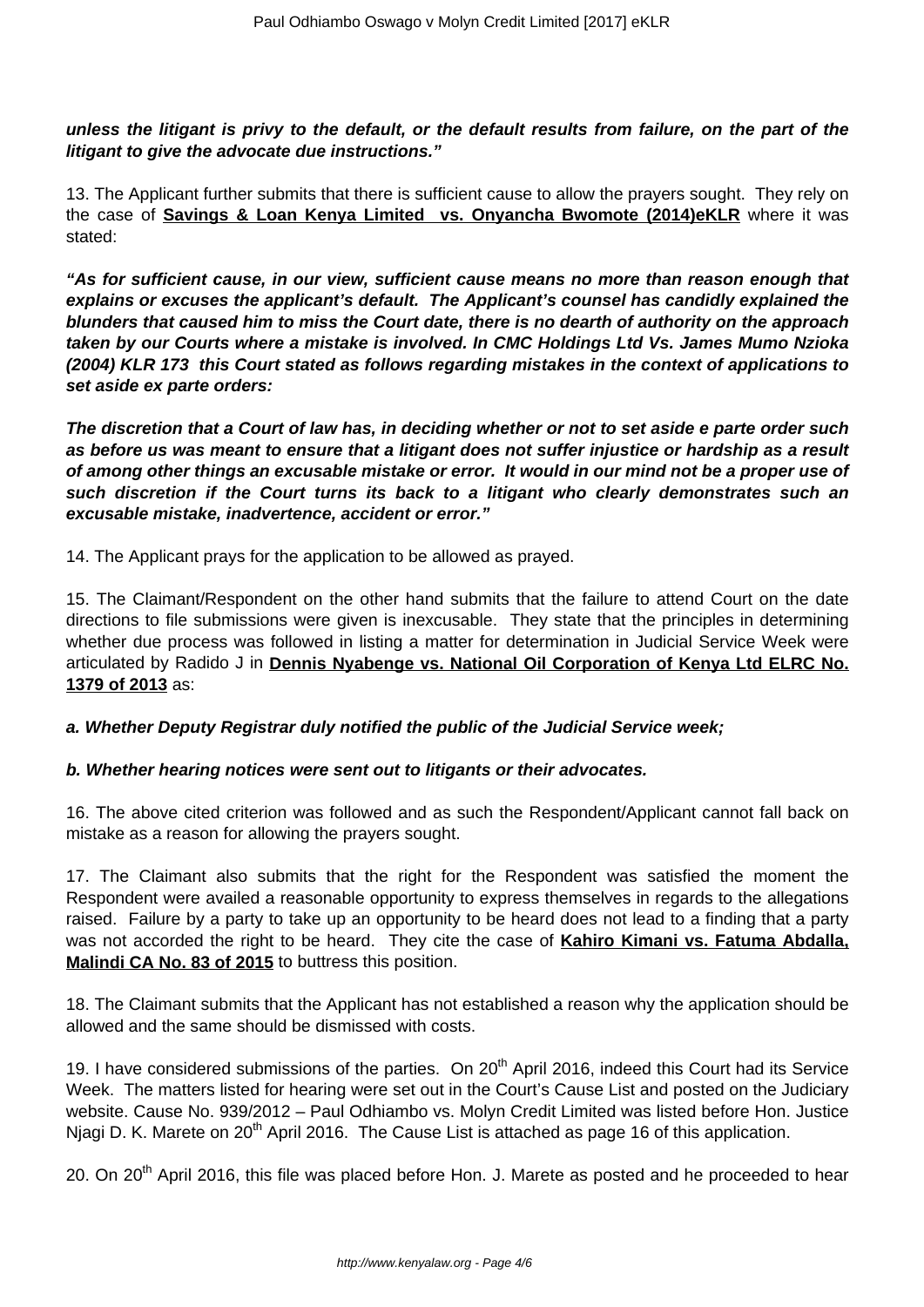the matter in the presence of the Claimant's Counsel one Okoth. There was no appearance for the Respondent. The Hon. Judge ordered the case to proceed through written submissions.

21. On 18/5/2016, the Claimant and Respondent's Counsel appeared before me and Respondent sought 7 days to put in his submissions. The matter was placed on 9.6.2016 to confirm compliance but the Respondent instead chose to file this application.

22. Whereas the Applicants have indicated in their affidavit (paragraph 2) that this matter was never listed for hearing on 20<sup>th</sup> April, 2016, this Court finds that this is not true as the case was listed for hearing as per their own Appendix MWC01, the week's cause list.

23. A right to be heard is a fundamental right under our Constitution and a rule of natural justice. This envisages that a man should not be condemned unheard. What then happens when a litigant deliberately fails to attend Court and proceeds to move the said Court on an averment laced with falsehoods".

24. The Applicants have submitted that they had sufficient reasons to miss the hearing of this cause and have cited various case law (see **Wachira Karani vs. Bildad Wachira (2016) eKLR, and CA'S Nchapai Leiyangu vs. IEBC & 2 others** where the CA stated as follows:

### **"we agree with the noble principles which go further to establish that the Court's discretion to set aside exparte judgment or order for that matter, is intended to avoid injustice or hardship resulting from an accident, inadvertence or excusable mistake or error but not to assist a person who deliberately seeks to obstruct or delay the course of justice".**

25. In this case I note that this is an old case filed in Court in 2012. The Claimant's evidence was taken on 10<sup>th</sup> October 2012. Any other attempt to proceed with the hearing didn't bear any fruit until the Court decided to list this case for hearing during the service week of April 2016. The parties were duly notified and the same was posted on the Court's Cause List.

26. This case has taken a considerable length of time to be disposed off and the delay cannot be condoned by Court any further. Given the history of the case where, both parties contributed to its delay, I will indulge the Applicants and have the case proceed on merit on condition that the Applicants pay the Claimants Kshs.20,000/- as thrown away costs before the hearing of this case.

27. The case be set down for hearing within 60 days.

Read in open Court this 31<sup>st</sup> day of May, 2017.

# **HON. LADY JUSTICE HELLEN WASILWA**

**JUDGE**

#### **In the presence of:**

Kanyiri holding brief for Chege for Applicant – Present

Okoth for Claimant Respondent – Present Creative<br>Commons while the design, structure and metadata of the Case Search database are licensed by Kenya Law under a Creative Commons<br>COMMONS While the design, structure and metadata of the Case Search database are lice Attribution-ShareAlike 4.0 International, the texts of the judicial opinions contained in it are in the public domain and are free from any copyright restrictions.